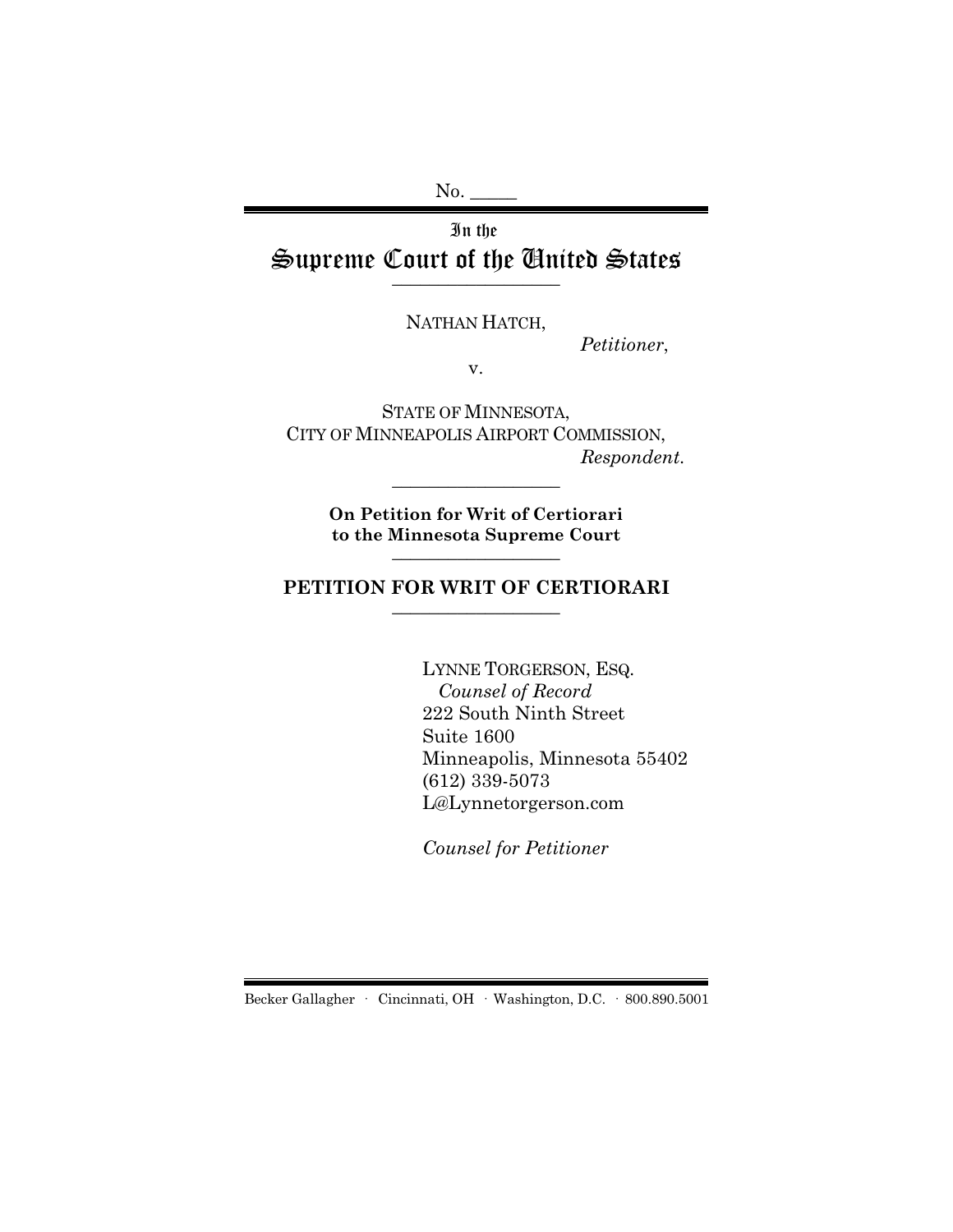### **QUESTIONS PRESENTED**

- I. WHETHER, BECAUSE, AS DECLARED BY JUSTICE SCALIA THAT OUR SECOND AMENDMENT RIGHTS ARE FUNDAMENTAL RIGHTS, THE UNITED STATES SUPREME COURT NEEDS TO DECLARE THAT A STATE STATUTE THAT INFRINGES UPON A UNITED STATES CITIZEN'S SECOND AMENDMENT FUNDAMENTAL RIGHTS TO KEEP AND BEAR ARMS MUST BE SUBJECTED TO A STRICT SCRUTINY ANALYSIS?
- II. WHETHER THE MINNESOTA CARRY PERMIT REQUIREMENT STATUTE THAT IMPOSES A GROSS MISDEMEANOR OR FELONY LEVEL PUNISHMENT FOR PURE SECOND AMENDMENT BEHAVIOR MUST B E S T R U C K D O W N A S UNCONSTITUTIONAL?
- III. WHETHER UNDER MINNESOTA LAW, THE MINNESOTA CARRY PERMIT REQUIREMENT STATUTE MUST BE SUBJECTED TO A STRICT SCRUTINY ANALYSIS?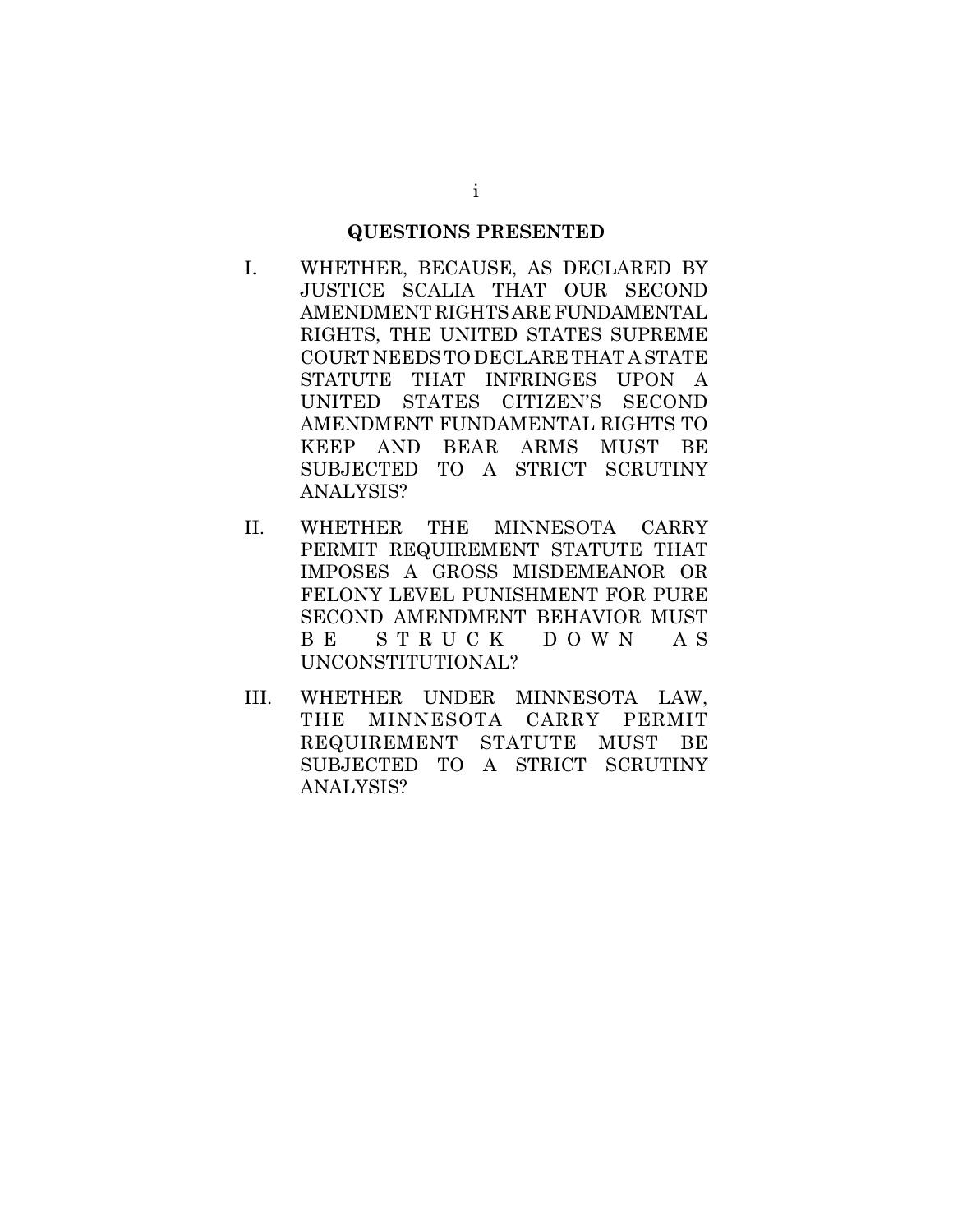#### **PARTIES TO THE PROCEEDING**

Petitioner Nathan Hatch was the defendant in the trial court proceedings and Appellant in the Minnesota Court of Appeals and Minnesota Supreme Court. The State of Minnesota, City of Minneapolis Airport Commission, was the plaintiff in the trial court proceedings and Respondent in the Minnesota Court of Appeals and Minnesota Supreme Court. The Minnesota Attorney General's Office was a Respondent at the Minnesota Court of Appeals and Minnesota Supreme Court. The Minnesota County Attorneys Association and Suburban Hennepin County Prosecutor's Association were granted Amicus Curiae status in the Minnesota Court of Appeals and Minnesota Supreme Court.

#### **STATEMENT OF RELATED PROCEEDINGS**

Petitioner, Mr. Nathan Hatch, a former Marine, with an honorable discharge from serving in the military of the United States, was convicted of the crime of gross misdemeanor carrying a pistol in public without a permit, for simply having a pistol in his motor vehicle, pure Second Amendment behavior, and was subjected to a maximum punishment of up to one (1) year incarceration and up to a \$3000.00 fine. Further, under Minnesota law, if he ever does so again in his lifetime, he would be subject to conviction of a felony. Petitioner Mr. Nathan Hatch sought in the trial court, the Hennepin County District Court, court file number 27-CR-18-1074, State of Minnesota, Minneapolis Airport Commission v. Nathan Hatch, the Honorable Joseph Klein presiding, to have the carry permit requirement statute struck down on the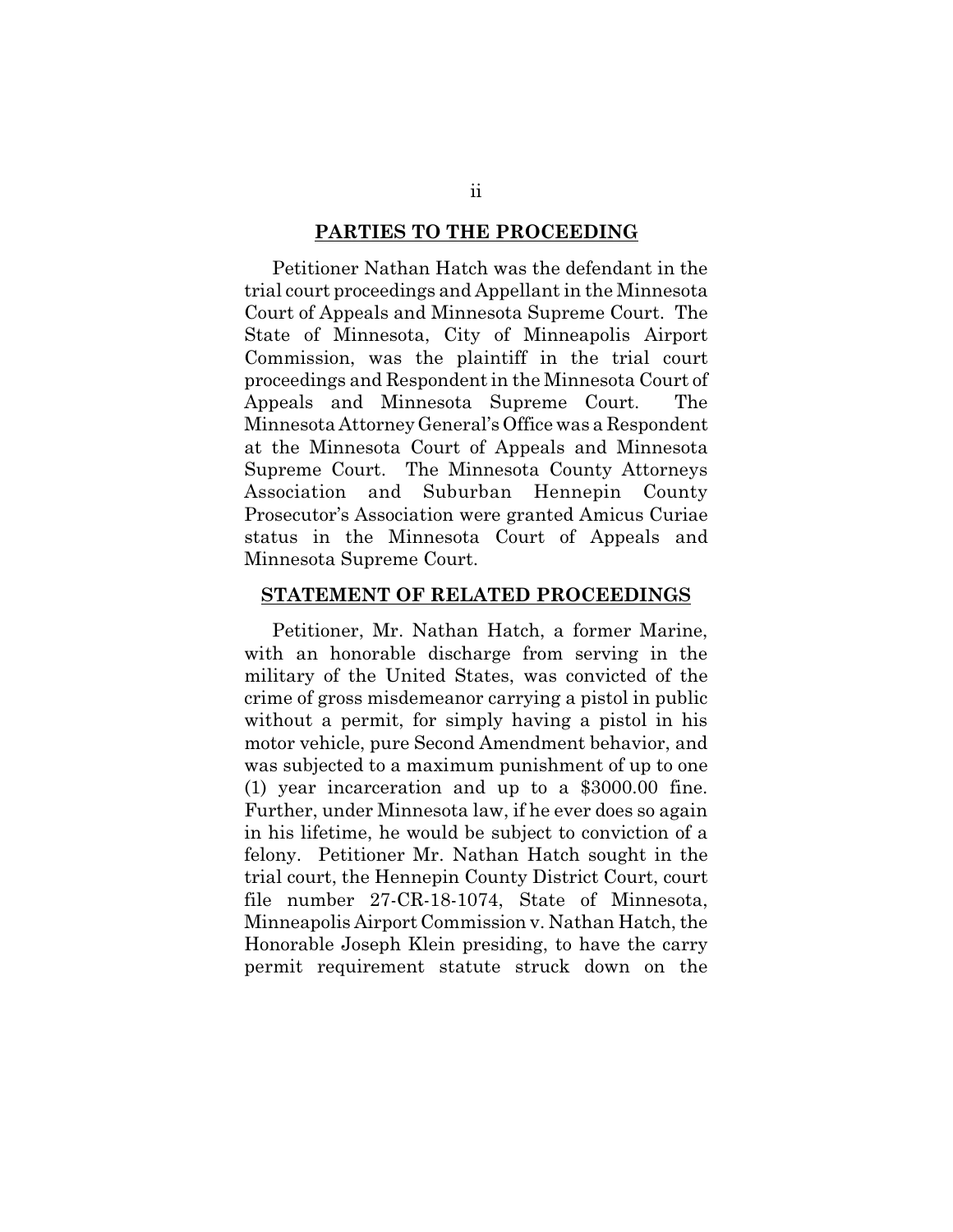grounds that it is unconstitutional because it punishes pure Second Amendment behavior as a gross misdemeanor or felony, for simply carrying a pistol in public, if one does not first obtain a carry permit. Additionally, and importantly, a necessary issue that was raised with such statutory challenge is whether the statute is subject to a strict scrutiny analysis, as is required for all statutes which infringe upon a fundamental right, and Justice Scalia recognized that our Second Amendment rights are fundamental rights. In addition, it must be highlighted that Minnesota Statute section 624.714, subdivision 22 (2018), states that the Minnesota carry permit requirement statute must be construed according to the compelling state interest test, which of course refers to strict scrutiny.

The trial court denied Petitioner Mr. Nathan Hatch's motion to strike down the carry permit requirement statute on the grounds that it violates the Second Amendment and his Second Amendment rights. The trial court also erroneously concluded that the statute should be subjected to an intermediate standard of review.

Mr. Hatch then appealed as a matter of right to the Minnesota Court of Appeals, State of Minnesota v. Nathan Ernest Hatch, File No. A20-0176. The Minnesota Court of Appeals, in an unpublished decision, denied Petitioner Mr. Nathan Hatch's appeal to strike down the carry permit requirement statute on the grounds that it violates the Second Amendment and his Second Amendment rights. Without explicitly holding what level of scrutiny should be required, the Minnesota Court of Appeals applied the strict scrutiny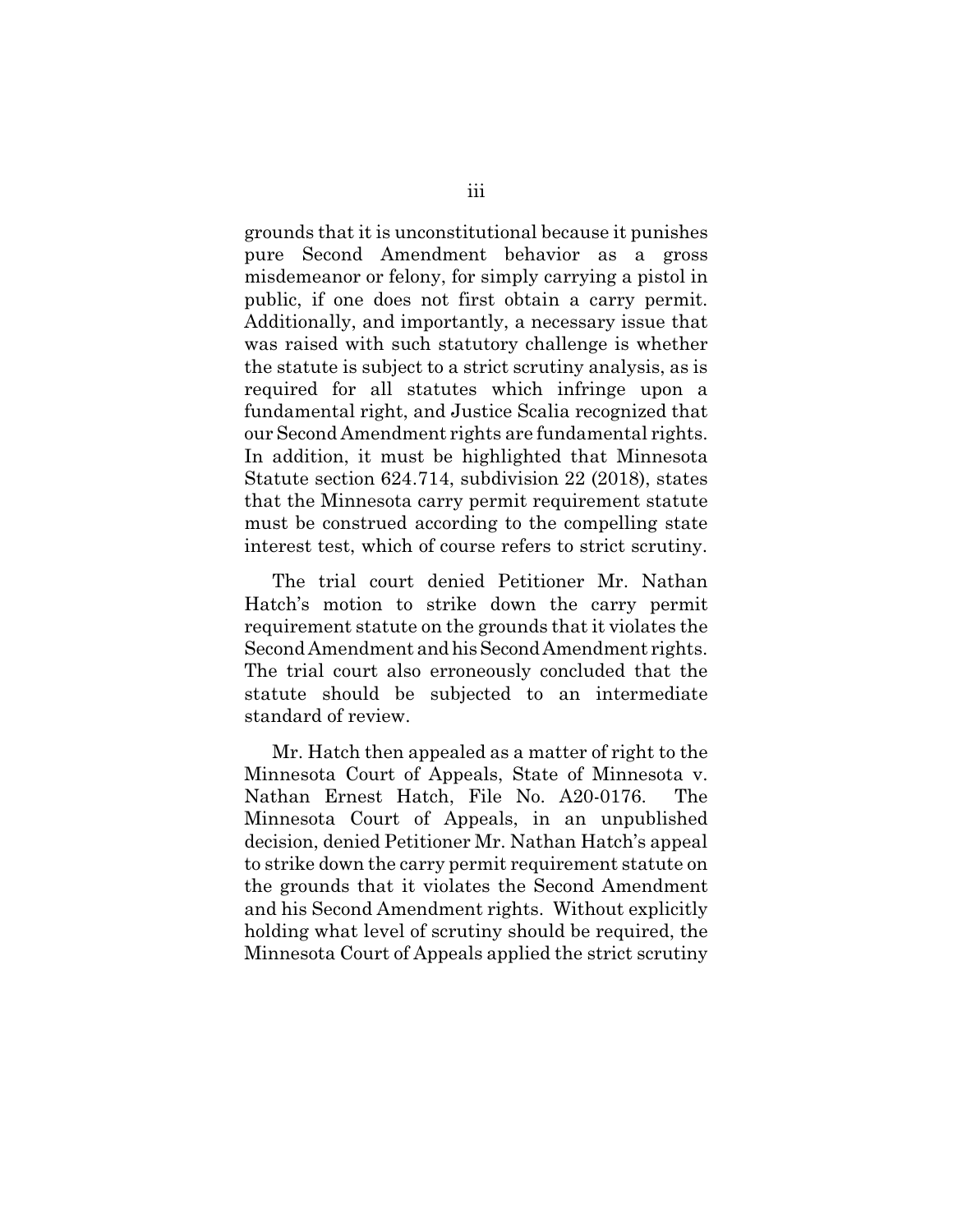test and concluded the statute was not unconstitutional.

Mr. Hatch then sought and was granted review with the Minnesota Supreme Court, State of Minnesota v. Nathan Hatch, case number A20-0176. The Minnesota Supreme Court denied Mr. Hatch's appeal. The Minnesota Supreme Court however, failed to address the issue raised: that the imposition of gross misdemeanor and/or felony level punishments for pure Second Amendment behavior violates the Second Amendment. The Minnesota Supreme Court also failed to address whether a strict scrutiny level analysis applies to statutes which infringe upon our fundamental Second Amendment rights to keep and bear arms, and whether Minnesota law requires a strict scrutiny analysis be applied to the Minnesota carry permit requirement statute. The Minnesota Supreme Court also erroneously wrote that Petitioner did not dispute that the carry permit requirement statute serves a compelling government interest. To the contrary, during oral argument that question was posed, and counsel for Petitioner specifically argued that the State had not so shown, particularly since approximately 16 states have no carry permit requirement statute. Overall, with virtually no analysis, the Minnesota Supreme Court simply denied Petitioner's challenge, and failed to address whether a strict scrutiny level analysis is both required by case law, and, Minnesota statutory law.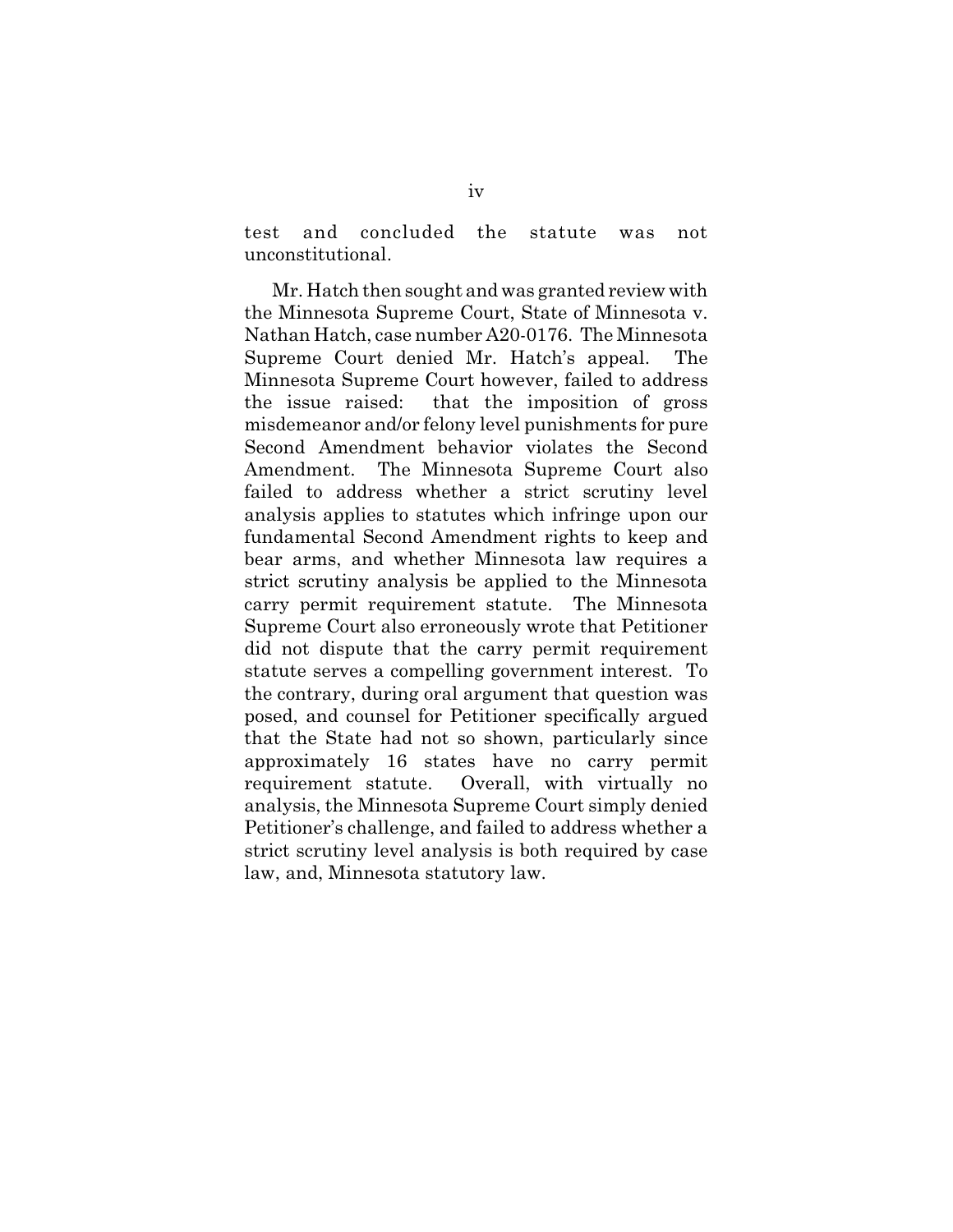# **TABLE OF CONTENTS**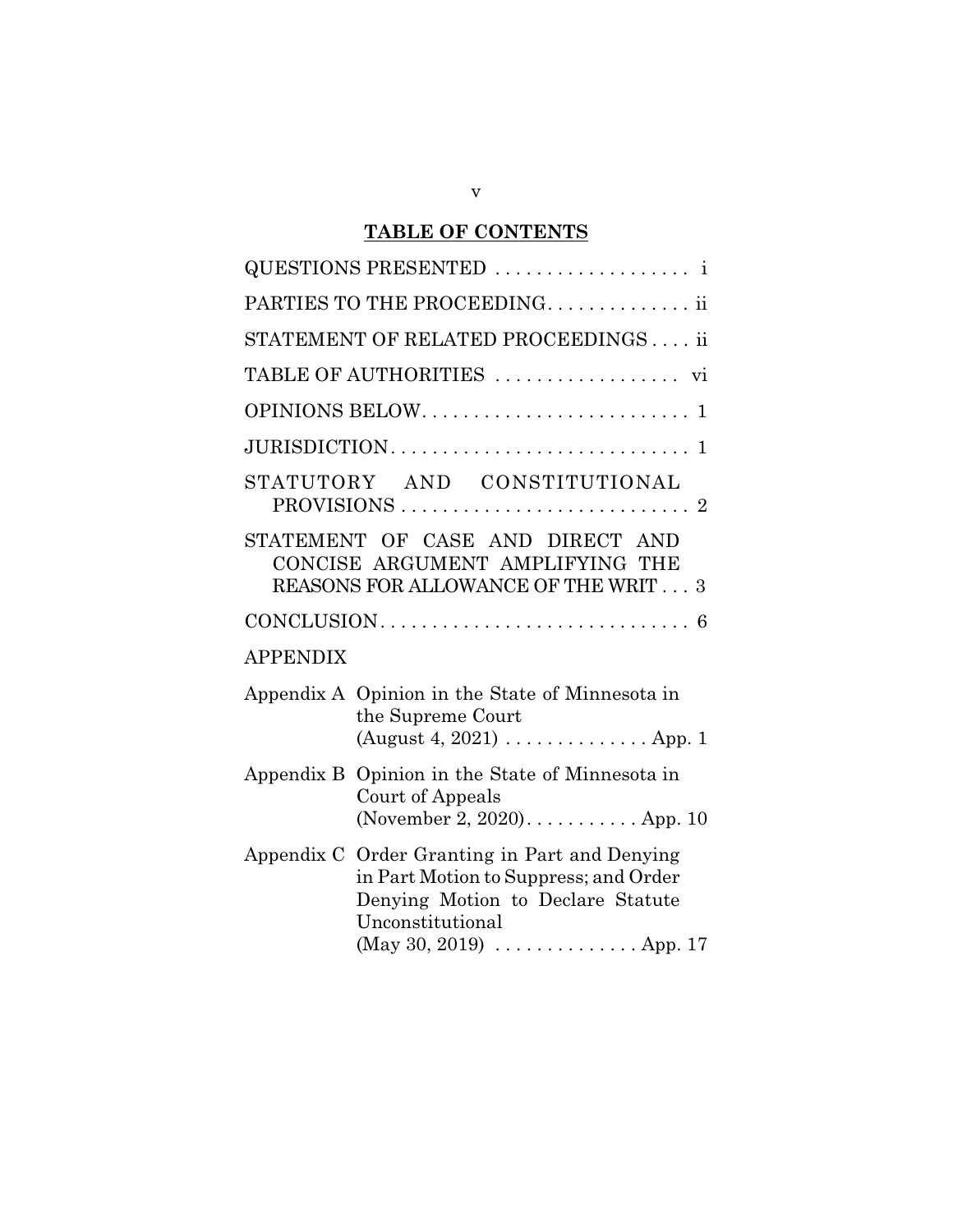# **TABLE OF AUTHORITIES**

# **CONSTITUTION AND STATUTES**

| Minn. Stat. $\S 624.714$ , subdivision 22 (2018) 3 |  |
|----------------------------------------------------|--|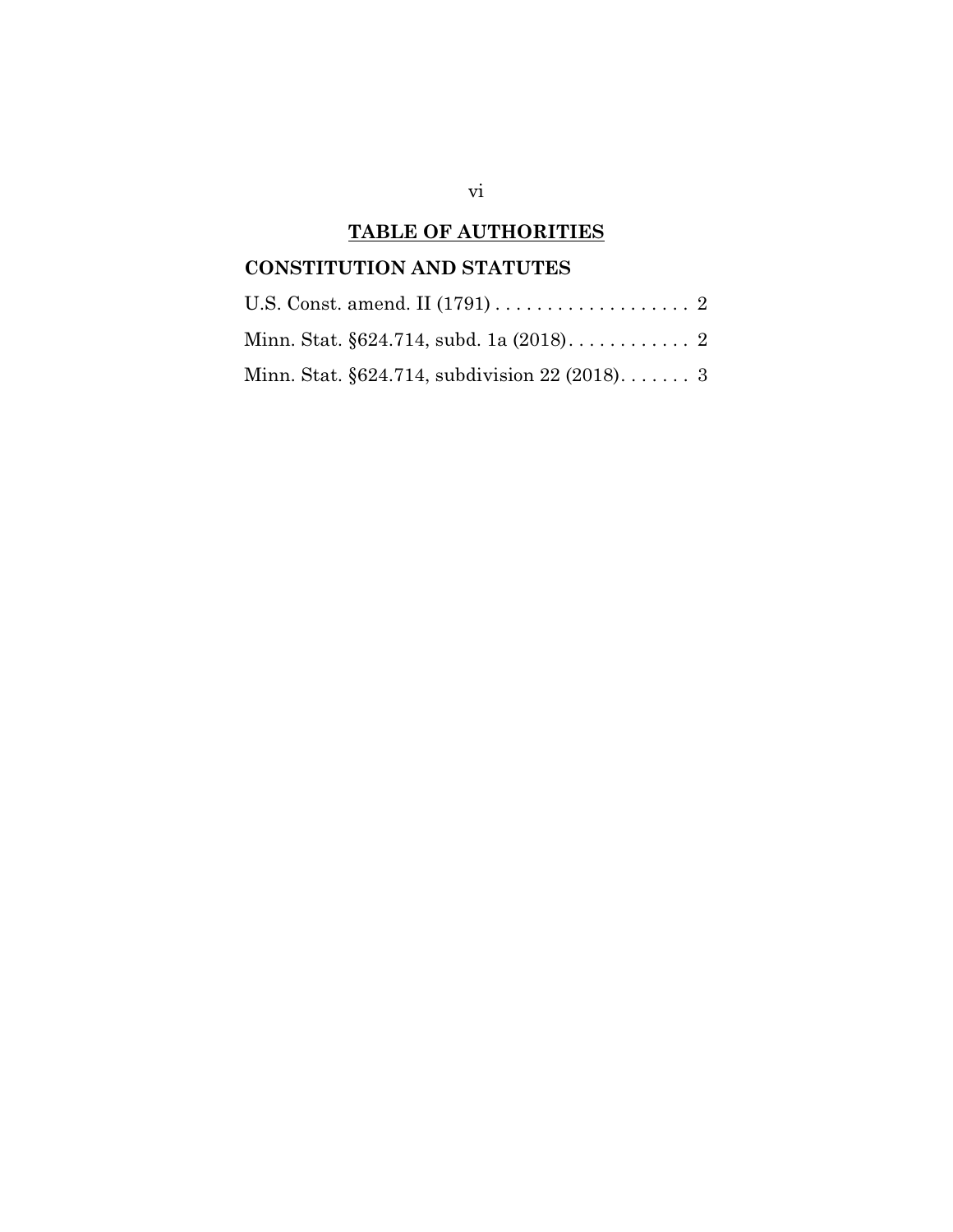#### **OPINIONS BELOW**

1. State v. Hatch, Court File No. 27-CR-18-1074, Order, filed May 20, 2019.

2. State v. Hatch, unpublished opinion. File No. A20-0176 (Minn. Ct. App. filed Nov. 2, 2020).

3. State v. Hatch, File No. A20-0176 (Minn. Sup. Ct. filed Aug. 4, 2021).

#### **JURISDICTION**

Jurisdiction herein is based upon Rule 10(c) of the Rules of the Supreme Court of the United States. The Minnesota Supreme Court has decided an important question of federal constitutional law that has not been, but should be, settled by this Court. Namely, again, The Honorable Justice Scalia has recognized our Second Amendment rights to keep and bear arms are fundamental rights. Typically, all statutes which infringe upon fundamental rights are subject to a strict scrutiny analysis. The standard of scrutiny, strict scrutiny, for statutes which infringe upon Second Amendment rights has not yet been explicitly decided by our United States Supreme Court. This is an issue of critical national importance which needs to be so declared now.

Petitioner Mr. Nathan Hatch is seeking review of the decision of the Minnesota Supreme Court, filed August 4, 2021.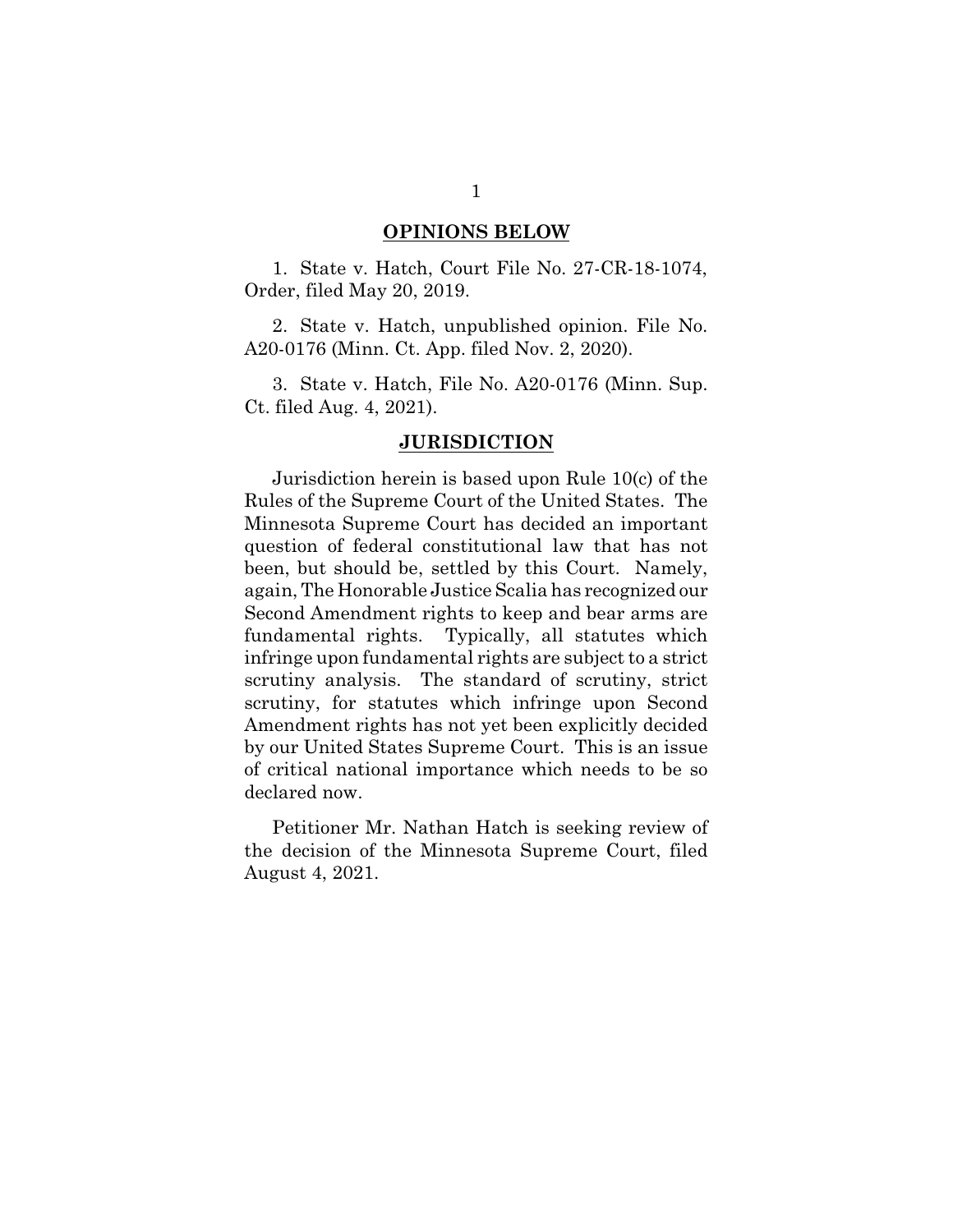# **STATUTORY AND CONSTITUTIONAL PROVISIONS**

The Second Amendment to the United States Constitution provides as follows:

A well regulated Militia, being necessary to the Security of a free State, the right of the people to keep and bear Arms, shall not be infringed.

U.S. Const. amend. II (1791).

Mr. Hatch, Petitioner herein, has been convicted of violating the following statute:

Subd. 1a. Permit required; penalty. A person, other than a peace officer, as defined in section 626.84, subdivision 1, who carries, holds, or possesses a pistol in a motor vehicle, snowmobile, or boat, or on or about the person's clothes or the person, or otherwise in possession or control in a public place, as defined in section 624.7181, subdivision 1, paragraph (c), without first having obtained a permit to carry the pistol is guilty of a gross misdemeanor. A person who is convicted a second or subsequent time is guilty of a felony.

Minn. Stat. §624.714, subd. 1a (2018).

Subdivision 22 of section 624 of the Minnesota Statutes declares the following:

Subd. 22. Short title; construction; severability. This section may be cited as the Minnesota Citizens' Personal Protection Act of 2003. The legislature of the state of Minnesota recognizes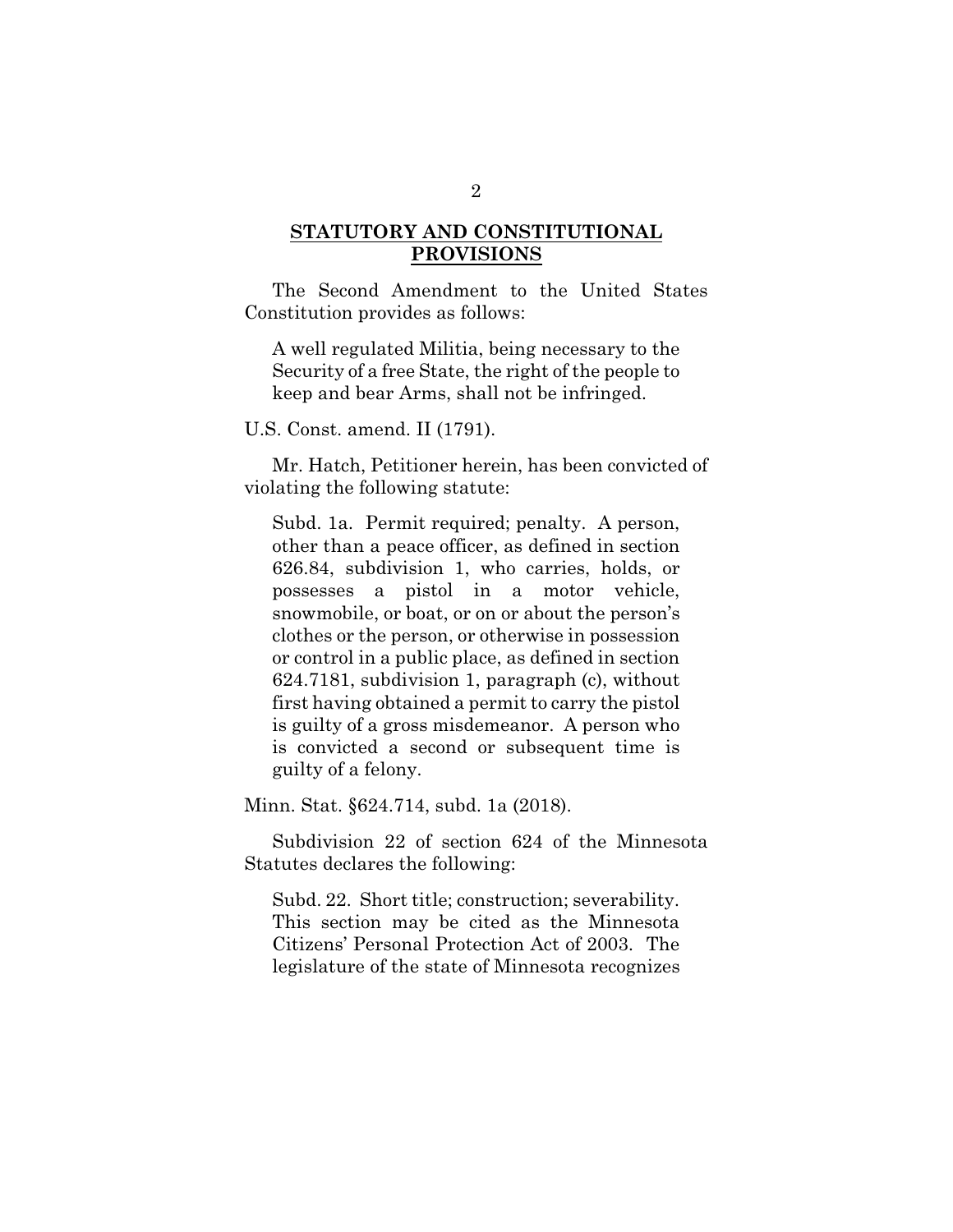and declares that the [S]econd [A]mendment of the United States Constitution guarantees the fundamental, individual right to keep and bear arms. The provisions of this section are declared to be necessary to accomplish compelling state interests in regulation of those rights. The terms of this section must be construed according to the compelling state interest test. The invalidation of any provision of this section shall not invalidate any other provision.

## **STATEMENT OF CASE AND DIRECT AND CONCISE ARGUMENT AMPLIFYING THE REASONS FOR ALLOWANCE OF THE WRIT**

Petitioner Mr. Nathan Hatch, a former Marine, who received an Honorable Discharge after having served in the United States' military, had a pistol in a backpack in the rear of his motor vehicle in public. He had not yet obtained a permit to carry from the State of Minnesota. Consequently, he was convicted of a crime, a gross misdemeanor, with a maximum penalty of up to one (1) year incarceration, and up to a \$3000.00 fine, with a permanent criminal record. Additionally, if he ever does so again, he is subject to being convicted of a felony. Petitioner Mr. Hatch contended that because the right to keep and bear arms is a fundamental right, that a strict scrutiny level of analysis must be applied. Petitioner Mr. Hatch also contended that the statute is subject to strict scrutiny because the enabling legislation, section 624 of the Minnesota Statutes, itself states that any review must apply the strict scrutiny test. Minn. Stat. §624.714, subdivision 22 (2018).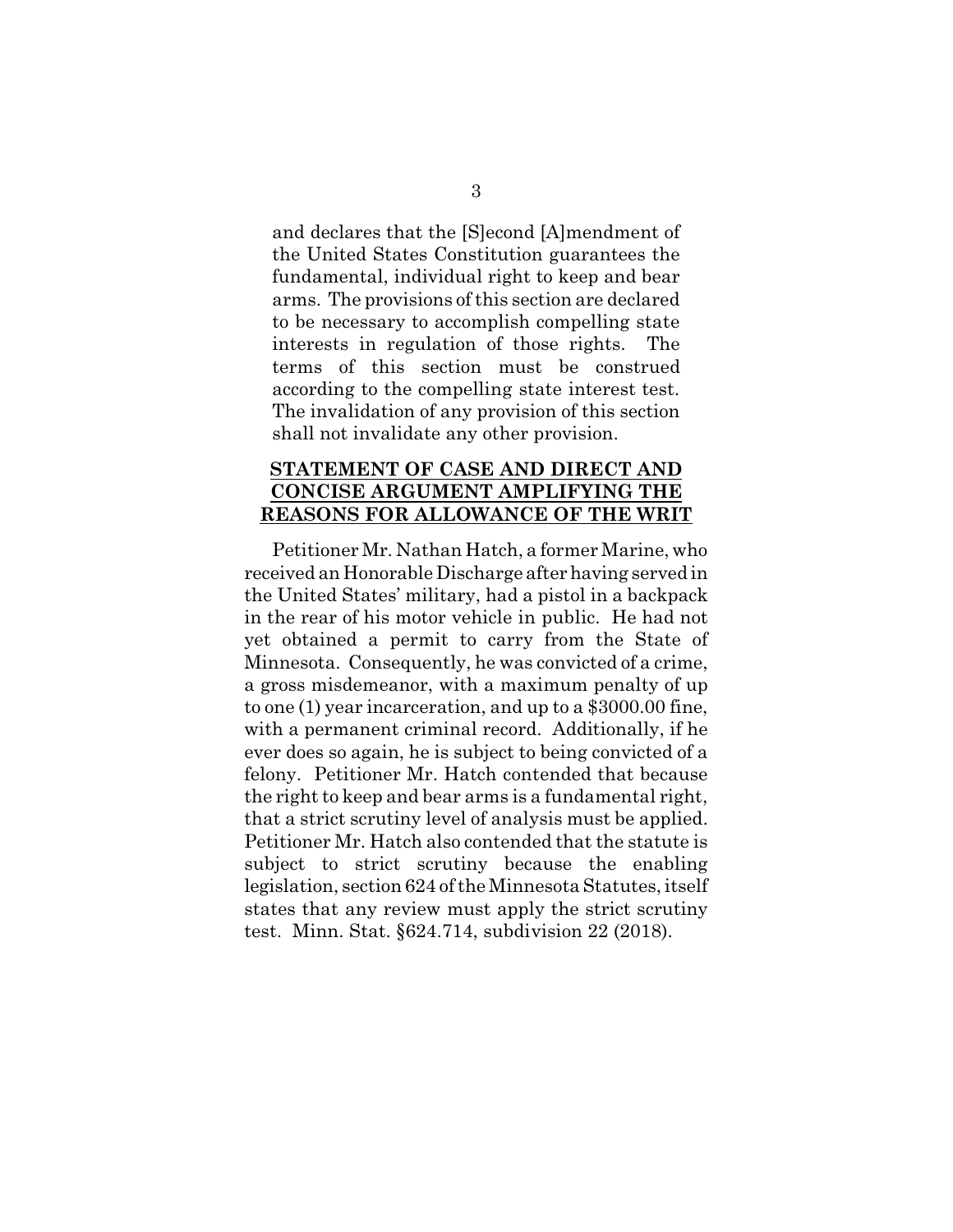In the trial court, Petitioner Mr. Hatch brought a motion to strike down the statute on the grounds that it violates the Second Amendment, and, his Second Amendment rights. The trial court denied his motion, and, concluded that an intermediate standard of review applied.

In the Minnesota Court of Appeals, Petitioner Mr. Hatch took an appeal contending that because the right to keep and bear arms is a fundamental right, that a strict scrutiny level of analysis must be applied, and, that the statute violates the Second Amendment and his Second Amendment rights. Petitioner Mr. Hatch also contended that the statute is subject to strict scrutiny because the enabling legislation, section 624 of the Minnesota Statutes, itself states that any review must apply the strict scrutiny test. Minn. Stat. §624.714, subdivision 22 (2018). The Minnesota Court of Appeals concluded that the statute was constitutional, and, without stating what level of scrutiny applies, applied a strict scrutiny test.

First, the United Supreme Court should grant Petitioner Mr. Hatch's Petition for Certiorari because the question presented is a critical issue of national importance upon which the United States Supreme Court should rule.

The Second Amendment provides that we have fundamental rights to keep and bear arms. Keep means to possess. Bear means to carry. Accordingly, we have Second Amendment rights to possess firearms and carry them around—in public. It is an important question whether it is unconstitutional to criminally punish at a gross misdemeanor and/or felony level, a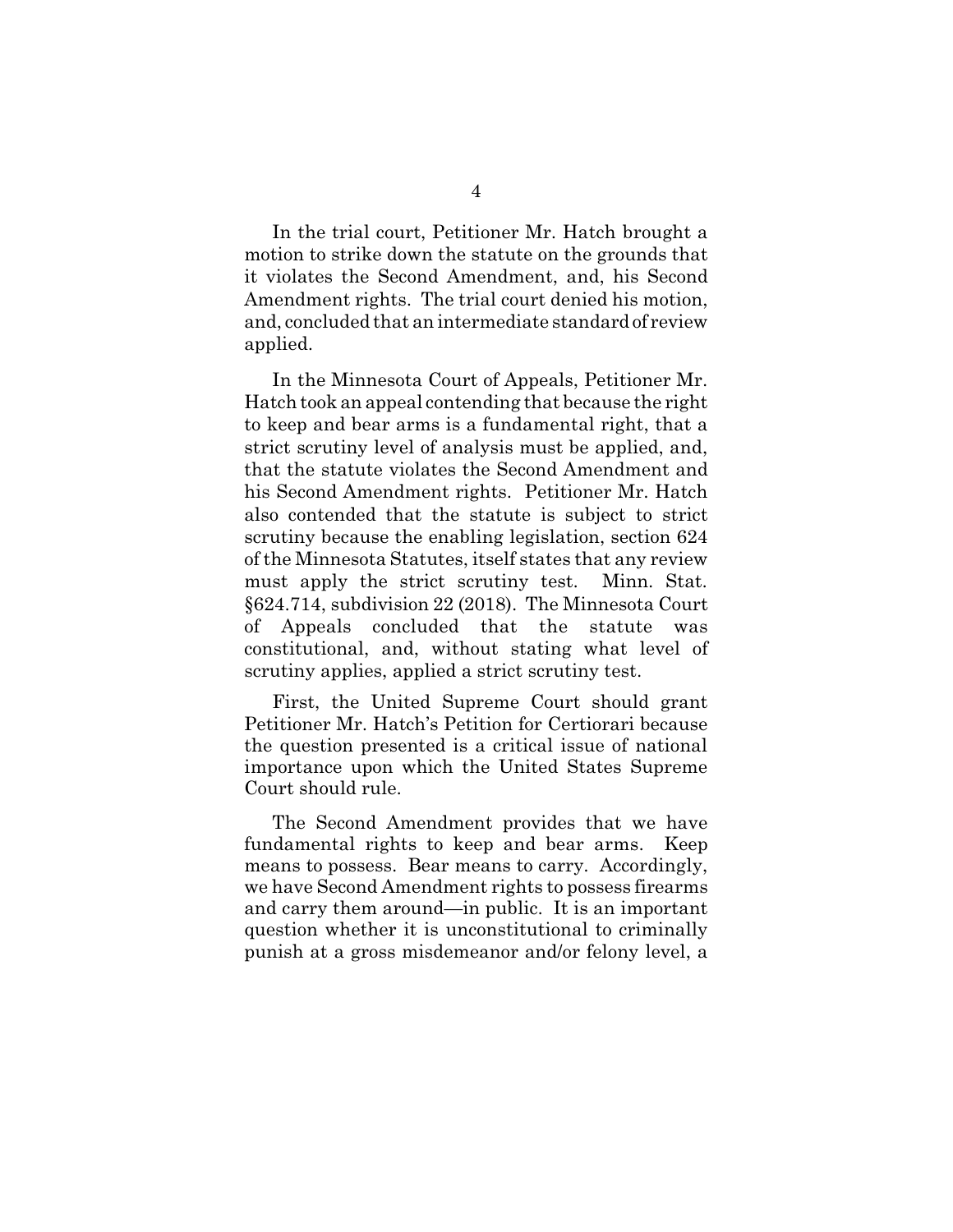law abiding American citizen, for pure Second Amendment behavior, i.e., simply carrying a pistol in public. The answer to that question has to be no. Further, this Court needs to strike down this statute as unconstitutional so that no further citizens are so wrongfully punished and given permanent criminal records for same.

It should also be highlighted that the arguments about public safety, and keeping firerarms out of the hands of felons an criminals do not apply herein: these citizens are legal to possess and carry. This issue must not be conflated.

Second, the Minnesota Supreme Court has ruled upon the constitutionality of a state statute, which infringes upon the Second Amendment. The Minnesota Supreme Court erroneously ruled that this statute is constitutional and that Petitioner is now a criminal permanently.

Third, a decision by the United States Supreme Court will help develop and clarify the law in this area. A decision from the United States Supreme Court is needed declaring that both because Second Amendment rights are fundamental rights that this statute is required to be analyzed under a strict scrutiny analysis under well established case law, and, that a strict scrutiny analysis is required by Minnesota Statute section §624.714, subdivision 22 (2018). Currently, there is no clear precedent on these important issues. Further, it needs to be declared by the United States Supreme Court that it is like operating with a sledge hammer, rather than a scalpel, to impose a gross misdemeanor or felony punishment for engaging in the pure Second Amendment behavior of carrying a pistol